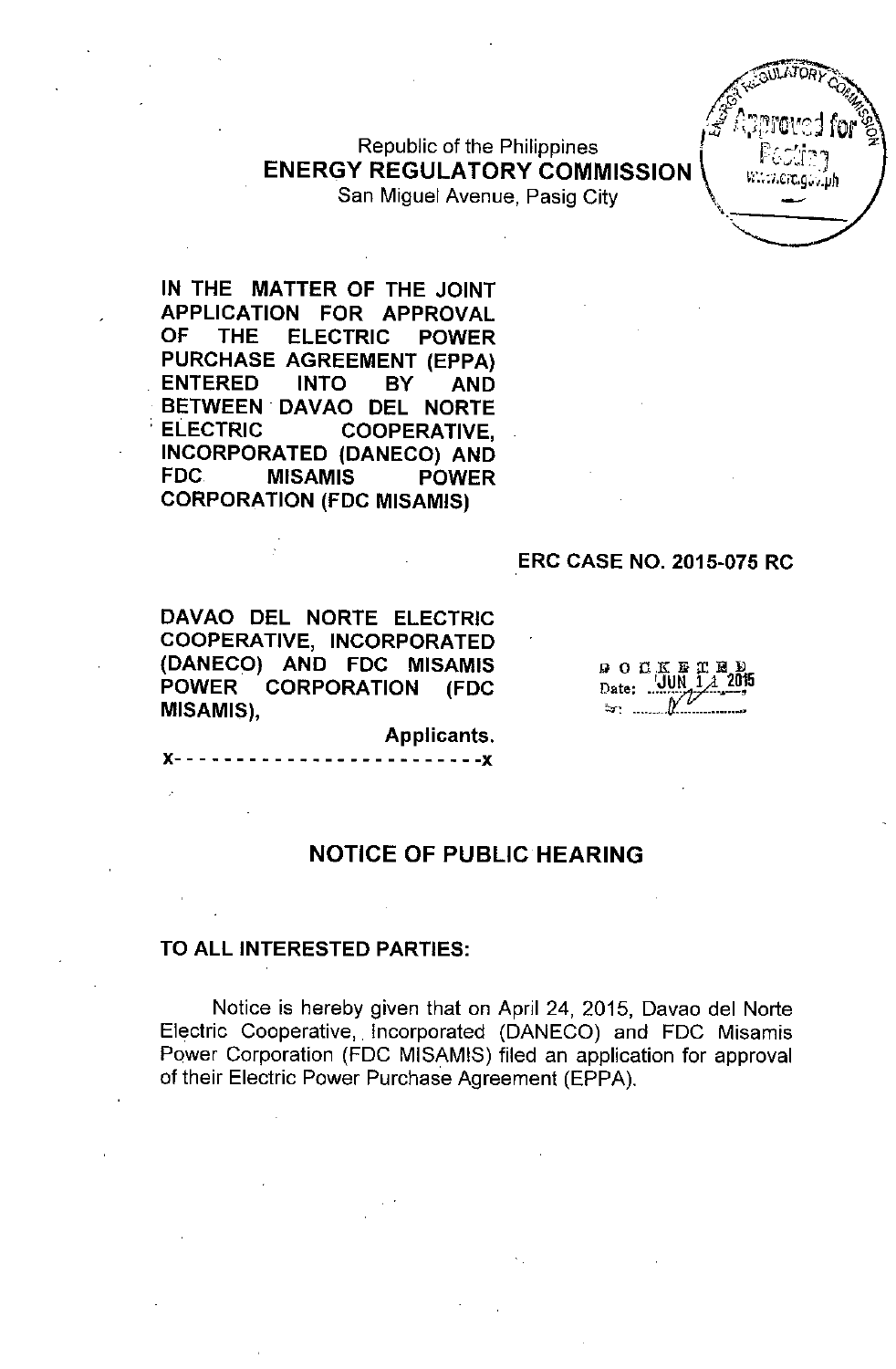In the said application, DANECO and FDC MISAMIS alleged, among others, that:

## The Nature of the Application

1. The instant application is submitted to the Commission for its due consideration and approval of the EPPA executed by and between DANECO and FDC MISAMIS, pursuant to Rule 20(B) of the Commission's Rules of Practice and Procedure (ERC Rules)' and other pertinent rules and regulations;

# The Applicants

- 2. DANECO was created pursuant to the provisions of the National Electrification Administration Act (R.A. 6038), as amended by Presidential Decree No. 269. Pursuant to this decree, it was incorporated and registered on September 24, 1971 with principal office at Montevista, Compostela Valley. It serves the power requirements of Tagum City, Island Garden City of Samal, Asuncion, Kapalong, New Corella, San Isidro and Talaingod, all in the Province of Davao del Norte, and Compostela, Laak, Mabini, Maco, Maragusan, Mawab, Monkayo, Montevista, Nabunturan, New Bataan and Pantukan, all in the Province of Compostela Valley;
- 3. FDC MISAMIS is a corporation duly organized and existing under the Philippine Laws, with principal office address at 23'" Floor, PBCom Tower, 6795 Ayala Avenue corner V.A. Rufino St., Makati City. It was formerly known and registered under the names Green Renewable Power Holdings, Incorporated and Strong Field Energy Corporation. It is a wholly-owned subsidiary of FDC Utilities, Incorporated;

<sup>1</sup> ERG Resolution No. 38, Series of 2006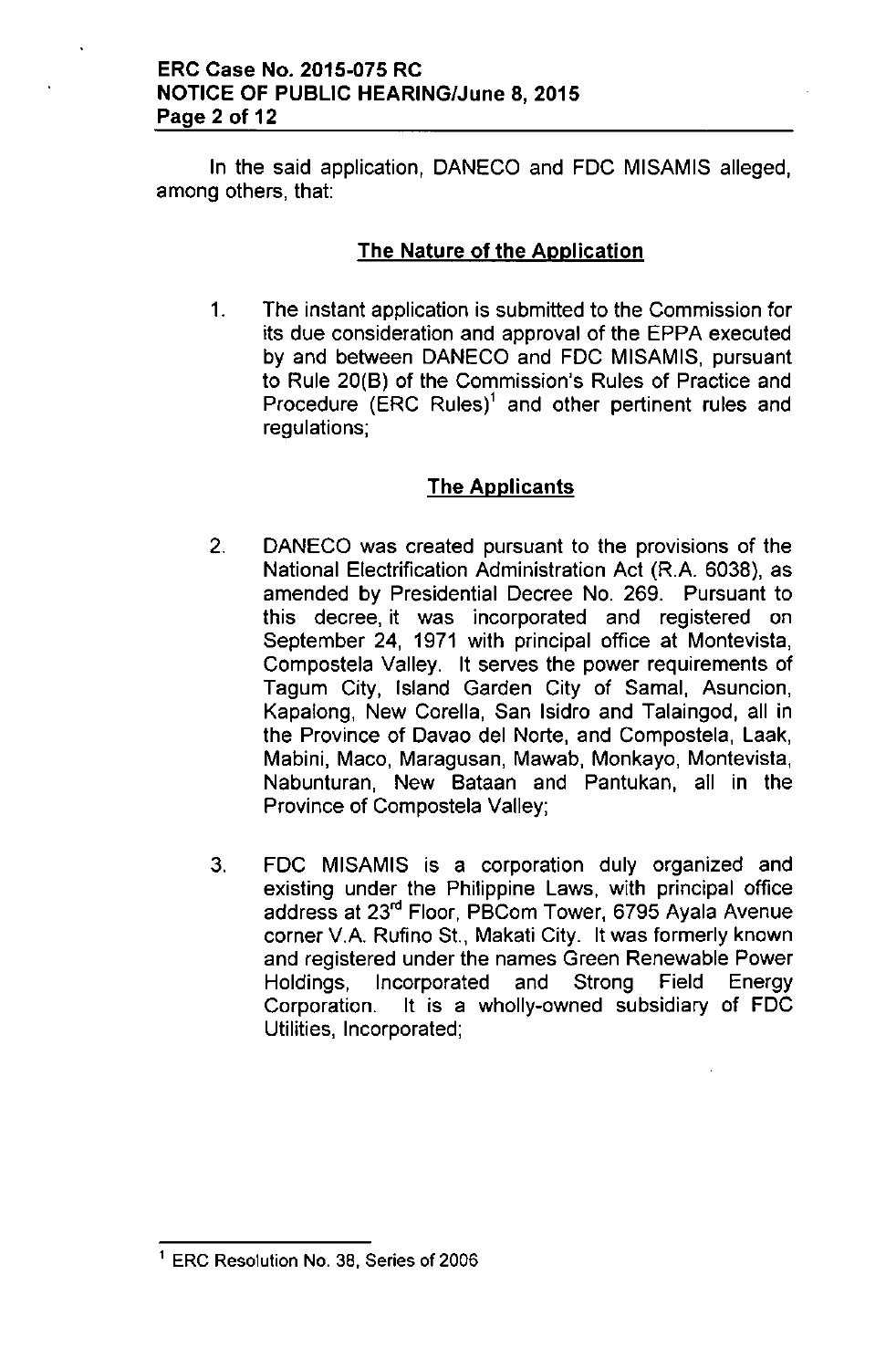# Compliance with Pre-filing Reguirements

- 4. In compliance with Rule 6 of the ERC Rules and in support of the instant application for approval of the EPPA, copies of the instant application (including Annexes) were furnished to the respective legislative bodies of the Municipality of Montevista, and the Province of Compostela Valley, where DANECO principally operates;
- 5. Likewise, a copy of the instant application (including Annexes) was furnished to the Legislative Body of the City of Makati where FDC MISAMIS principally operates;
- 6. The entire application, excluding the Annexes, was published in a newspaper of general circulation within the franchise area or area where DANECO and FDC MISAMIS principally operate;

## DANECO Power Situation

- 7. Since 2010, the Mindanao Grid has been experiencing a significant shortfall in power supply causing widespread power interruption. The existing capacity in the Island is composed of more than fifty percent (50%) hydroelectric power plant which is dependent on the availability of water and affected by weather conditions. Based on the  $2012-2030$  Supply  $-$  Demand Outlook issued by the Department of Energy (DOE), a total of 1,600 MW additional capacities are needed during the planning period to meet the electricity demand and the required reserve margin of the grid;
- 8. DANECO is requiring an annual energy of 131,4000,000 kWh and an annual demand of 15,000 kW for 2015. With the privatization of the Power Sector Assets and Liabilities Management Corporation (PSALM)/National Power Corporation (NPC) generation plants and coupled with the insufficiency of supply in Mindanao, it has become increasingly difficult for PSALM to sustain the demands of its Mindanao customers. As it is, PSALM can no longer supply the electric power requirements of its existing customers including DANECO. PSALM confirmed that it has insufficient capacity to supply the additional power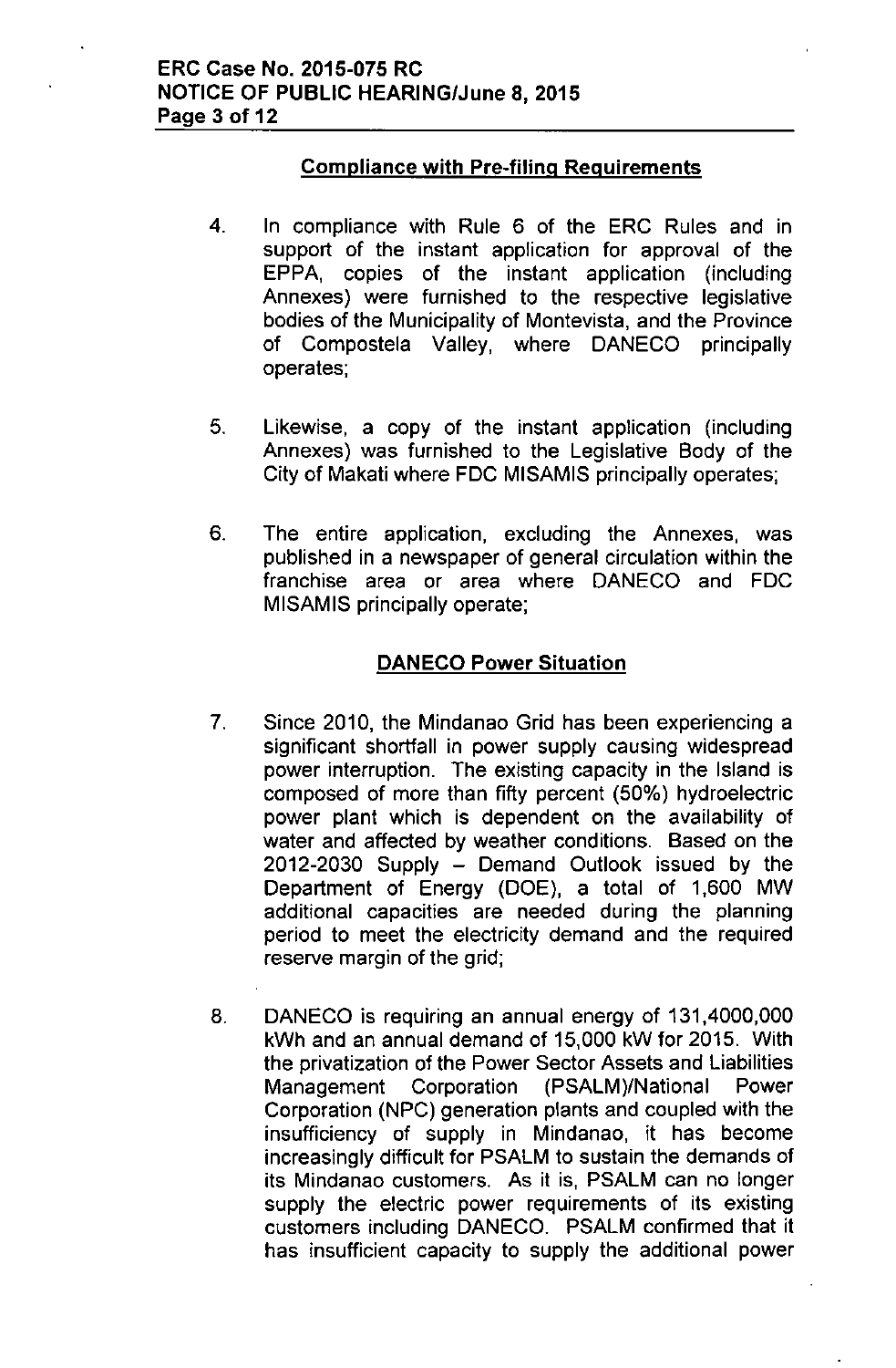requirements of Mindanao distribution utilities beyond the contracted energy and equivalent demand in its existing Contracts for the Supply of Electric Energy (CSEE\$);

- 9. Based on its actual and forecasted load data, DANECO's demand requirements for years 2014 to 2024 are increasing. In order for DANECO to comply with its obligations to its member-consumers [Sec. 1, Department of Energy (DOE) Department Circular No. 2003-12-011]<sup>2</sup> and ensuring that its requirements are fully covered by supply contracts (Sec. 4.3, DOE Department Circular No.  $2010-03-0003$ <sup>3</sup>, it should secure a power supply agreement of about 15,000 kW;
- 10. Based on its actual and forecasted load data, DANECO's demand requirement is expected to grow every year, from 78MW in 2014 to 107 MW in 2024:
- 11. Given its demand growth and in order to obtain a secure and adequate supply of electricity for its memberconsumers during this time, DANECO sought out other generation companies and sources of electricity in the Mindanao Grid and solicited offers and/or expressions of interest from these power suppliers to supply its growing power requirements;
- 12. Among the offers that DANECO considered was from FDC MISAMIS which made an offer to supply its power requirements. FDC MISAMIS is committed to construct a 405 MW Coal-Fired Power Plant in the PHIVIDEC Industrial Estate in Misamis Oriental. The power 'plant is scheduled to be commissioned in 2016:
- 13. DANECO thoroughly evaluated all the offers/expressions of interest it received and determined that FDC MISAMIS's offer is the most advantageous to its memberconsumers;

, ;

I

<sup>&</sup>lt;sup>2</sup> All distribution utilities must henceforth take cognizance and assume full responsibility to forecast, assure and contract for the supply of electric power in their respective areas to meet their obligations as distribution utility [(Sec. 1, DOE Department Circular No. 2003-12-011)

<sup>&</sup>lt;sup>3</sup> Ensure that the power requirements within their franchise areas are adequately covered by supply contracts or spot purchases from the WESM at all tirhes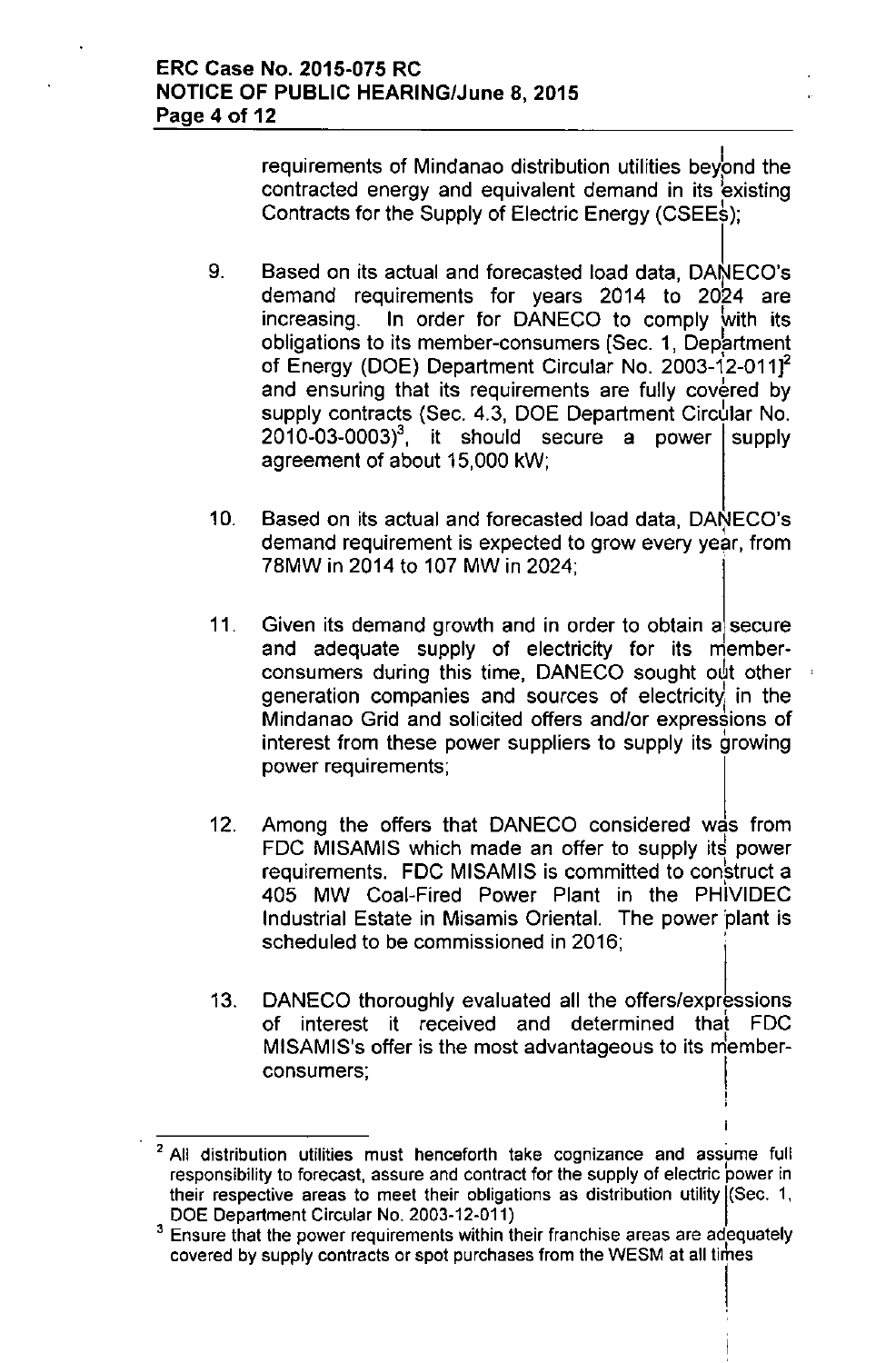### ERC Case No. 2015-075 RC NOTICE OF PUBLIC HEARING/June 8,2015 Page 5 of 12 \_. .

14. DANECO has forecasted and simulated the effect of the inclusion of the power supplied by FOC MISAMIS on its generation costs upon the commercial operation of the power plant, taking into consideration the reduced supply from PSALM and the expected commercial operation of FOC MISAMIS, to wit:

## Increase in Blended Cost from Current

Without FDC MISAMIS (Diesel Fuel) PhP5.81/kWh<br>With FDC MISAMIS Coal Power Plant PhP5.12/kWh With FDC MISAMIS Coal Power Plant Savings with FDC MISAMIS Coal Power Plant, kWh PhP0.69/kWh

# The EPPA

MISAMIS. 15. After extensive negotiations with FDC DANECO signed on February 27, 2015, an EPPA with FOC MISAMIS for a contracted demand of 15 MW for twenty-five (25) years;

 $\ddot{\cdot}$ 

## *Executive Summary*

16. The EPPA governs the relationship between Supplier and Customer for the sale of electric power. The electric power supply will be drawn from the  $3 \times 135$  MW CFB Coal-fired power plant to be constructed, owned and operated by FOC MISAMIS. During plant outage, replacement power will be sourced from other facilities of the FOC MISAMIS, or of any third party, including the Wholesale Electricity Spot Market (WESM) or its equivalent. The commencement of the obligation of FDC MISAMIS to deliver of electric power to its customers is subject to the satisfaction of conditions precedent, including the declaration of the commercial operation of the power plant. Generation Charges for pre-commercial operation and during commercial operation are computed separately. The EPPA is subject to customer's security deposit, assignment, termination and buy-out;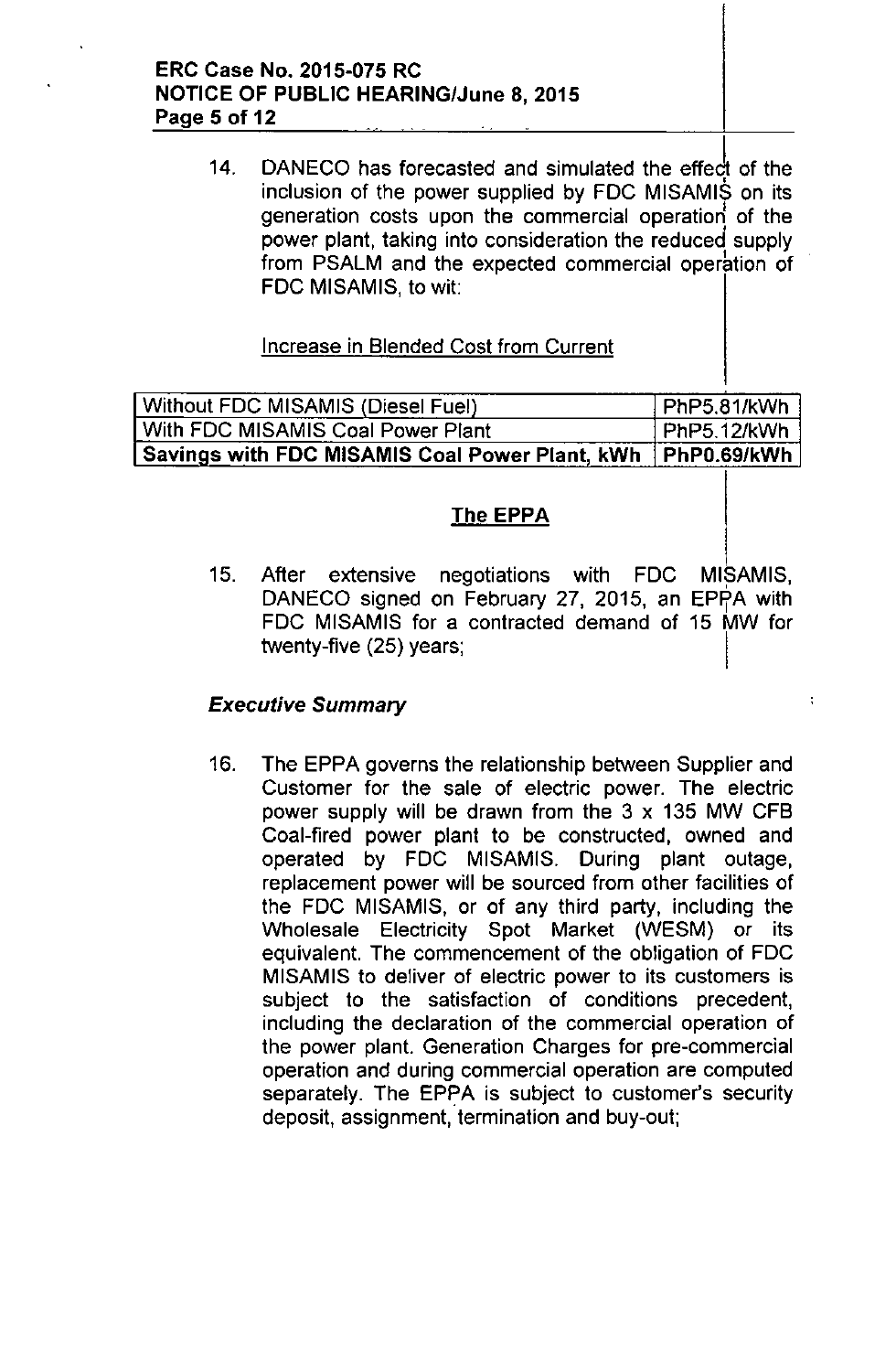#### *Salient Features*

- 17. The EPPA contains the following salient terms and conditions:
	- a. Commercial Operation Date. The target Commercial Operation Date is thirty-six (36) calendar months after all the requirements (Conditions Precedent to Commercial Operation Date) have been met;
	- b. Term. The Term of the EPPA shall be twenty-five (25) years from the Commercial Operation Date, unless extended: (a) by the grant of grace period; (b) due to Force Majeure; or (c) by mutual written agreement by the Parties;
	- c. Service Specification. They agreed to the following service specifications:

| <b>Contracted Demand</b>         | 15,000 kW                                       |
|----------------------------------|-------------------------------------------------|
| <b>Contracted Energy</b>         | 131,400,000 kWh                                 |
| <b>Customer Load Factor</b>      | 100%                                            |
| <b>Customer's Minimum Demand</b> | At least 40% of Customer's Contracted<br>Demand |
| Delivery Point                   | Plant Gate - FDC MISAMIS's Power<br>Plant       |
| Voltage at the Plant Gate        | 138 kV                                          |

- d. Increase in Contracted Energy, Monthly Nominated Energy or Contracted Demand. Customer may request an increase to the Contracted Energy, monthly nominated energy or Contracted Demand of a particular Billing Period by delivery of written notice at least sixty (60) days before the date on which such adjustment is proposed to take effect, setting out the reasons therefor;
- e. Premium Charge for Excess Consumption. For consumption higher than the Contracted Energy and/or monthly nominated energy, Customer shall pay the Generation Charge applicable plus a Premium Charge of ten percent (10%);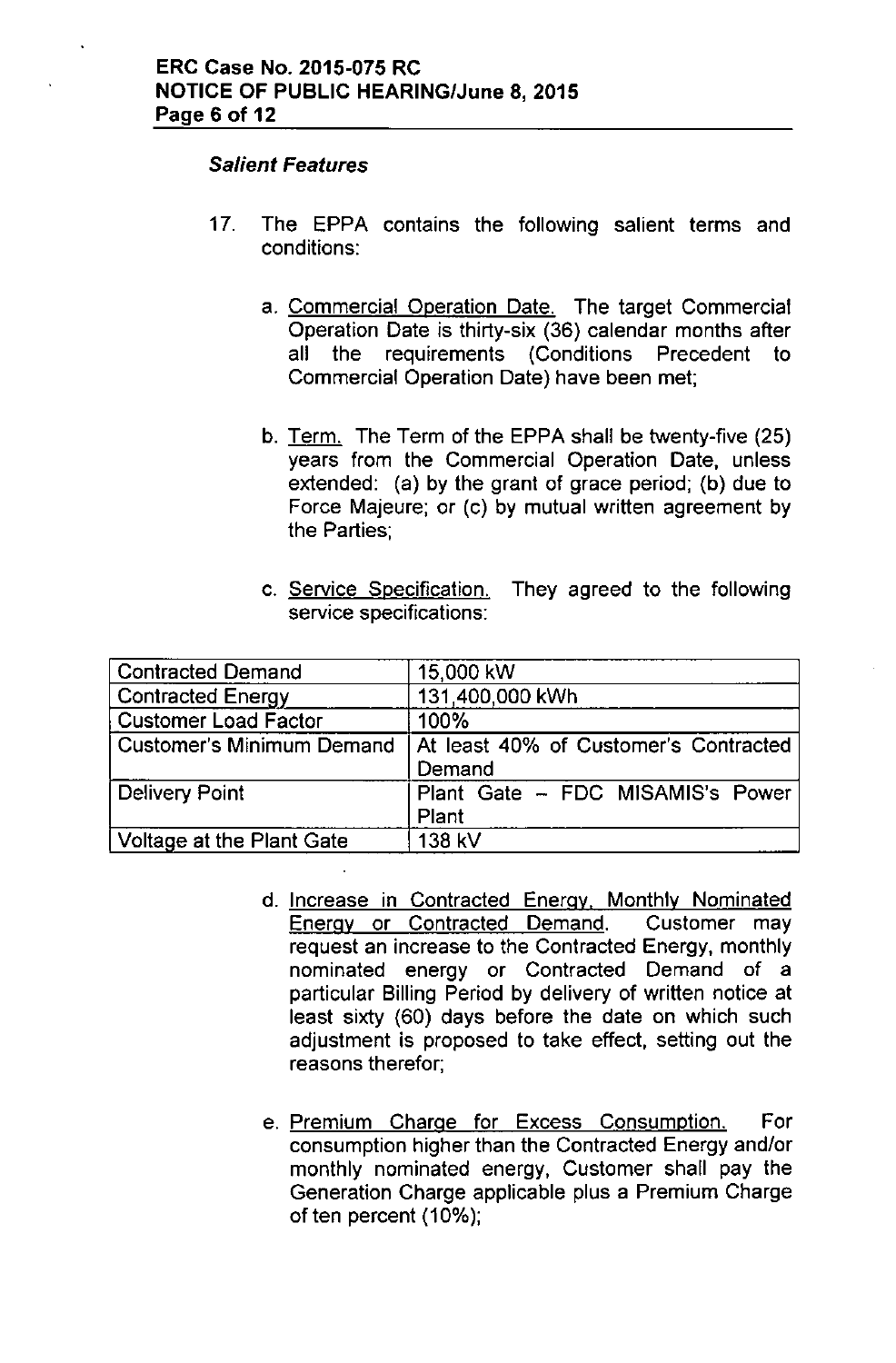### ERC Case No. 2015-075 RC NOTICE OF PUBLIC HEARING/June 8, 2015 Page 7 of 12

- f. Replacement Power In Excess of Outage Allowance. The Supplier shall exert best efforts to procure Replacement Power beyond the Outage Allowance. Notwithstanding any provision in this Agreement to the contrary, the Supplier has the right to source Replacement Power for the Customer from other current or future facilities of the Supplier or of any third party, including the WESM or its equivalent, at the sole election of the Supplier;
- g. Generation Charge. DANECO shall pay the generation charge consisting of variable and fixed charges, subject to adjustments. The generation charges for pre-commercial operation and during commercial operation are computed based on the Base Energy Rate (BER) computation as follows:

 $BER = (FC_{base} + VC_{base})/Energy$ 

$$
FC_{\text{base}} = (CRF^{\text{kW}}_{\text{base}} + PHP\ O\&M^{\text{kW}}_{\text{base}} + US\ O\&M^{\text{kW}}_{\text{base}}) * CD
$$

Where:

 $\mathsf{CRF}^{\mathsf{kW}}_{\mathsf{base}}$  $=$  PhP1,924.48/kW

 $PHP$  O&M<sup>kW</sup> base = PhP474.75/kW

 $US \text{ O}\&M^{kW}$ <sub>base</sub> = PhP30.64/kW

## $VC<sub>base</sub> = [DCP<sub>base</sub>]*(Forex<sub>base</sub>]*(MCR)*(Energy)/Conversion Factor$

Where:

| $\mathsf{DCP}_{\mathsf{base}}$ | $=$ US\$72/MT     |
|--------------------------------|-------------------|
| Forex <sub>base</sub>          | $=$ PhP41.12/US\$ |
| MCR                            | $= 0.70$ kg/kWh   |
|                                |                   |

Conversion Factor =  $1,000$  kg/MT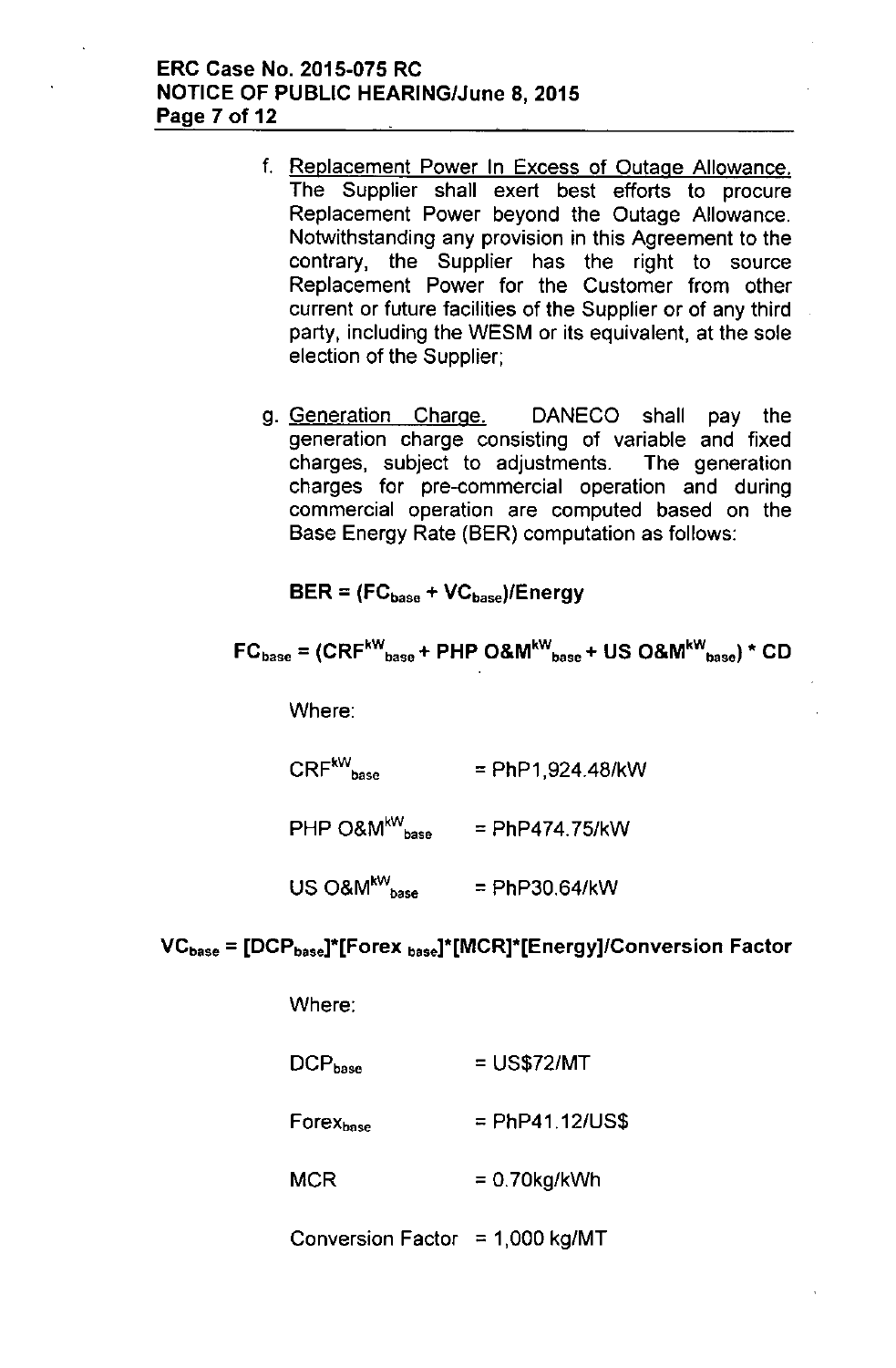- h. Customer Failure to Off-take Power. If the Customer off-takes power less than the Contracted Energy and/or Contracted Demand, the Customer shall still pay the full Generation Charge for the Contracted Energy and/or Contracted Demand, and all applicable fees, charges and costs;
- i. Transmission Fees, Ancillary Services Charges, Line Rental Charges, and WESM Costs. The Customer shall pay for Transmission Fees, Ancillary Services Charges, Line Rental Charges, and WESM Costs. All other transmission charges and market related fees/charges that are not part of the generation charge shall be for the account of Customer;
- j. Security Deposit. The Security Deposit shall be in an amount equivalent to one hundred percent (100%) of the projected highest monthly Power Bill for the first Contract Year of the Agreement;
- k. Assignment. In all cases of valid assignment, the assignee shall assume all the rights and obligations of the assignor under this Agreement; and
- I. Adjustments Due to Force Majeure. The Supplier shall have seventy-two (72) hours to restore interrupted supply counted from the time a Force Majeure Event prevented it from supplying electric power to the Customer. The Customer shall not be entitled to interruption adjustment during such period. On the other hand, the Customer shall have seventy-two (72) hours to resume taking electric power counted from the time a Force Majeure Event prevented it from fully taking its Contracted Energy;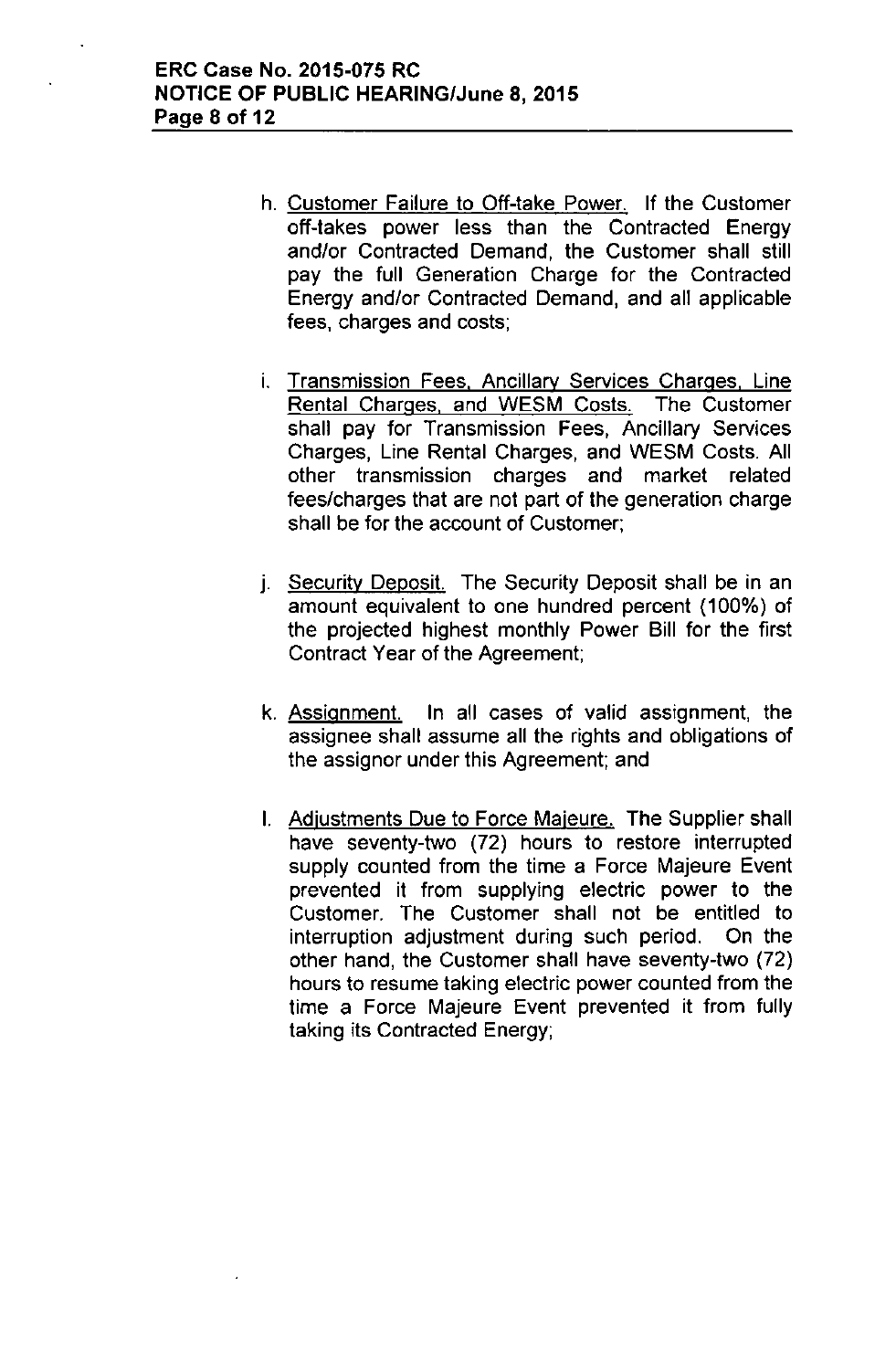# ERC Case No. 2015-075 RC NOTICE OF PUBLIC HEARING/June 8,2015 Page 9 of 12

 $\ddot{\phantom{1}}$ 

# Other Related Documents

18. In further support of the instant application, they submit to the Commission, the following documents:

| <b>Annex</b>            | <b>Nature of Documents</b>                                      |
|-------------------------|-----------------------------------------------------------------|
| A                       | EPPA between DANECO and FDC MISAMIS                             |
|                         | dated February 27, 2015                                         |
| в                       | DANECO Certificate of Franchise No. 107                         |
| $B-1$                   | DANECO Certificate of Franchise No. 103                         |
| $\overline{C}$          | <b>DANECO Certificate of Registration</b>                       |
| $\overline{\mathsf{E}}$ | FDC MISAMIS Certificate of Registration                         |
| $E-1$                   | Renewable<br>Power<br>Holdings,<br>Green                        |
|                         | Incorporated's Certificate of Incorporation                     |
| $E-2$                   | Strong Field Energy Corporation's Certificate of                |
|                         | <b>Filing of Amended Articles of Incorporation</b>              |
| $\overline{F}$          | FDC MISAMIS General Information Sheet (GIS)                     |
| G                       | MISAMIS latest Audited<br>Financial<br>FDC                      |
|                         | Statements (AFS)                                                |
| H                       | Certification from the Office of the Legislative                |
|                         | Body of the Municipality of Montevista, Province                |
|                         | of Compostela Valley for the receipt of instant                 |
|                         | joint application (including annexes)                           |
| $H-1$                   | Certification from the Office of the Legislative                |
|                         | Body of the Province of Compostela Valley for                   |
|                         | the receipt of instant joint application (including<br>annexes) |
| I                       | Certification from the Office of the Legislative                |
|                         | Body of the City of Makati for the receipt of                   |
|                         | instant joint application (including annexes)                   |
| J                       | Copy of the Affidavit of Publication                            |
| $J-1$                   | Copies of newspaper publications of general                     |
|                         | circulation within the franchise area or area                   |
|                         | where DANECO and FDC MISAMIS principally                        |
|                         | operate                                                         |
| K.                      | PSALM certification of insufficient capacity to                 |
|                         | supply Mindanao Distribution Utilities                          |
| L                       | DANECO Actual and Forecasted Load Data                          |
|                         | From 2008-2024                                                  |
| М                       | DANECO Procurement Process (in a sealed                         |
|                         | envelope)                                                       |
| N                       | <b>DANECO Rate Impact Analysis</b>                              |
| O                       | Sources of Funds/Financial Plans; Debt/Equity                   |
|                         | Ratio; Project Cost; and Computation of Return                  |
|                         | Investment/Weighted Average Cost<br>of<br>on                    |
|                         | Capital (WACC) (in a sealed envelope)                           |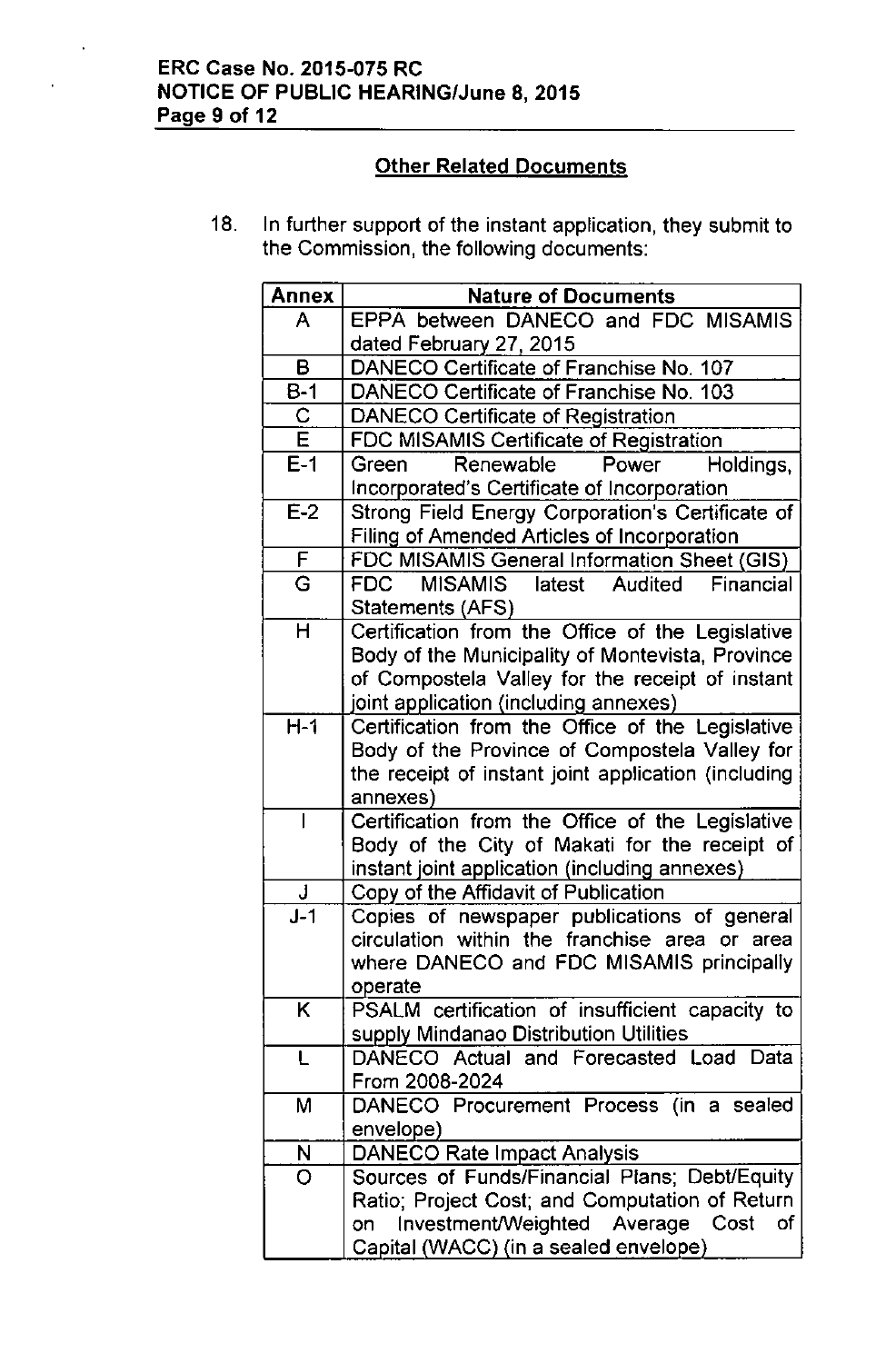## ERC Case No. 2015-075 RC NOTICE OF PUBLIC HEARING/June 8, 2015 Page 10 of 12

| P | FDC MISAMIS Board of Investments (BOI)<br>Certificate of Registration |
|---|-----------------------------------------------------------------------|
|   |                                                                       |
| Q | FDC MISAMIS Environmental Compliance                                  |
|   | Certificate (ECC)                                                     |
| R | FDC MISAMIS Fuel Procurement Process (in a                            |
|   | sealed envelope)                                                      |
| S | Land Bank of the Philippines (LBP) Certification                      |
|   | - Indicative Key Terms and Conditions (in a                           |
|   | sealed envelope)                                                      |

19. Pursuant to ERC Resolution NO.9, Series of 2010, FOC MISAMIS shall file the necessary application for a COC no later than (3) months prior to the commercial operations date of the 3 X 135 MW CFB coal-fired power plant;

# Allegations in Support of the Motion for Confidential Treatment of Information

20. The Commission may, upon request of a party and determining that the disclosure of information requested to be treated as confidential information is justified, treat certain information submitted to it as confidential.<sup>4</sup> OANECO and FOC MISAMIS are bound by confidentiality agreement prohibiting the disclosure of any business, technical, marketing, operational. organizational, financial or other information and trade secrets and other confidential documents, papers and information.<sup>5</sup> Accordingly, they request before the Commission that Annexes "M", "0", "R", and "S" not be disclosed and be treated as confidential in accordance with Rule 4 of the ERC Rules. These Annexes contain confidential information critical to the business operation of FOC MISAMIS including trade secrets and business calculations, assumptions and projections; and

<sup>4</sup> Rule 4 - Confidential Information, ERC Rules

<sup>&</sup>lt;sup>5</sup> Article 14 of the EPPA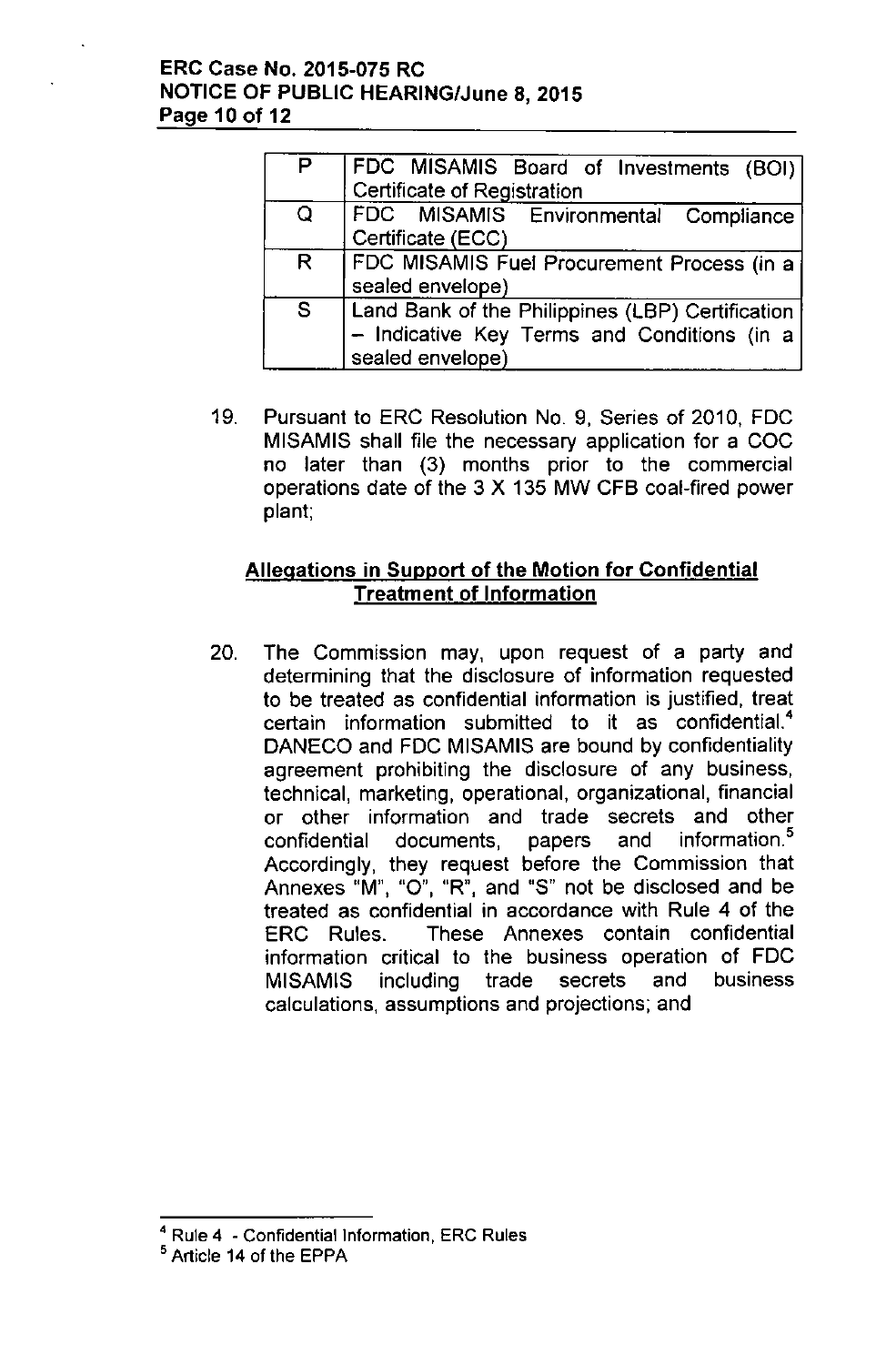# Prayer

- 21. Thus, they pray that the Commission:
	- a. Approve their duly negotiated EPPA;
	- b. Issue an Order: i) treating Annexes "M", "0", "R" and "8", and the information contained therein as confidential; ii) directing their non-disclosure pursuant to Rule 4 of ERC Rules; and iii) prescribing the guidelines for the protection thereof; and
	- c. After trial on the merits, issue a permanent approval of their EPPA which would authorize DANECO to charge and collect the fees under the same as well as pass on the full amount to its member-consumers.

The Commission has set the application for jurisdictional hearing, expository presentation, pre-trial conference and evidentiary hearing on June 30, 2015 (Tuesday) at eleven o'clock in the morning (11 :00 A.M.) at DANECO's Principal Office, Montevista, Compostela Valley.

All persons who have an interest in the subject matter of the proceeding may become a party by filing, at least five (5) days prior to the initial hearing and subject to the requirements in the ERC's Rules of Practice and Procedure, a verified petition with the Commission giving the docket number and title of the proceeding and stating: (1) the petitioner's name and address; (2) the nature of petitioner's interest in the subject matter of the proceeding, and the way and manner in which such interest is affected by the issues involved in the proceeding; and (3) a statement of the relief desired.

All other persons who may want their views known to the Commission with respect to the subject matter of the proceeding may file their opposition to the application or comment thereon at any stage of the proceeding before the applicants conclude the presentation of their evidence. No particular form of opposition or comment is required, but the document, letter or writing should contain the name and address of such person and a concise statement of the opposition or comment and the grounds relied upon.